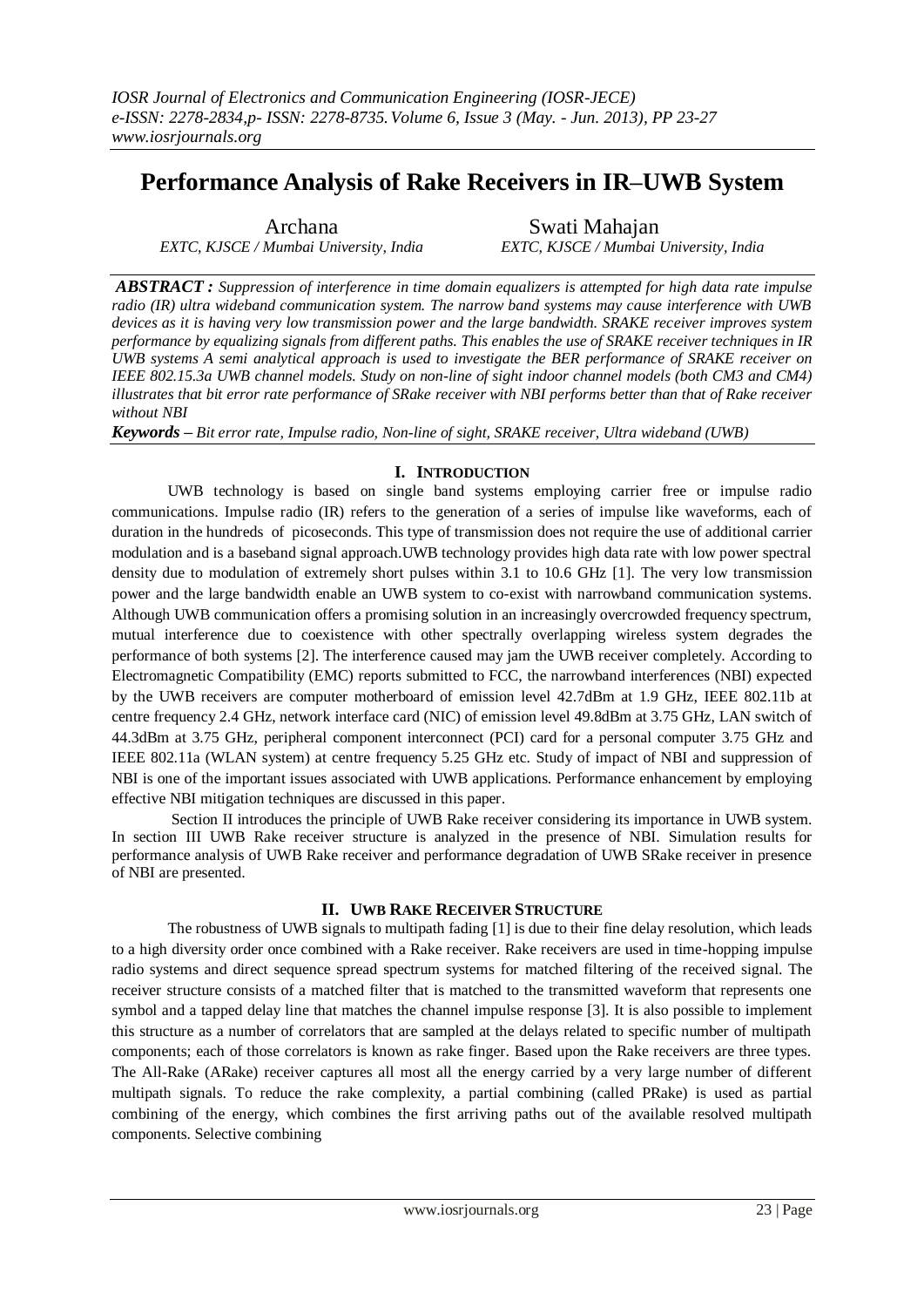(called SRake) is a suboptimum Rake receiver, which combines the energy selectively carried out by the strongest multipath components. A UWB Rake receiver structure is shown in Fig.1



#### **Fig.1 UWB Rake receiver model in presence of NBI**

For a single user system, the continuous transmitted data stream is represented as

$$
s(t) = \sum_{k=-\infty}^{+\infty} d(k)p(t - k.T_s)
$$
 (1)

where *d(k)* are stationary uncorrelated BPSK data and *Ts* is the symbol duration. The UWB pulse *p(t)* has duration *Tuwb (Tuwb < Ts)*.

The channel impulse response is given by

$$
h(t) = \sum_{i=0}^{M} h_i \delta(t - \tau_i)
$$
 (2)

*M* is the total number of paths in the channel

The received signal first passes through the receiver filter matched to the transmitted pulse and is given by:-

$$
r(t) = s(t) * h(t) * p(-t) + n(t) * p(-t)
$$
\n
$$
\Lambda
$$
\n(3)

$$
= \sum_{k=-\infty}^{+\infty} d(k) \sum_{i} h_i m(t - k \cdot T_s - \tau_i) + n(t) \tag{4}
$$

Where *p* (-*t*) represents the receiver matched filter and *n* (*t*) is the Additive White Gaussian Noise (AWGN) with zero mean and variance  $N_o/2$ . Also,  $m(t) = p(t) * p(-t)$  and

$$
n(t) = n(t) * p(-t)
$$

Combining the channel response with the transmitter pulse shape and the matched filter  $\boldsymbol{\Lambda}$ 

$$
\check{h}(t) = p(t) * h(t) * p(-t) = \sum_{i=0}^{M} h_i m(t - \tau_i)
$$
\n(5)

The received signal sampled at the  $I^{\text{th}}$  rake finger in the  $n^{\text{th}}$  data symbol interval is given by

$$
v(n.T_s + \tau_l' + t_0) = \sum_{k=-\infty}^{+\infty} \check{h}((n-k).T_s + \tau_l' + t_0).d(k)
$$
 (6)

Where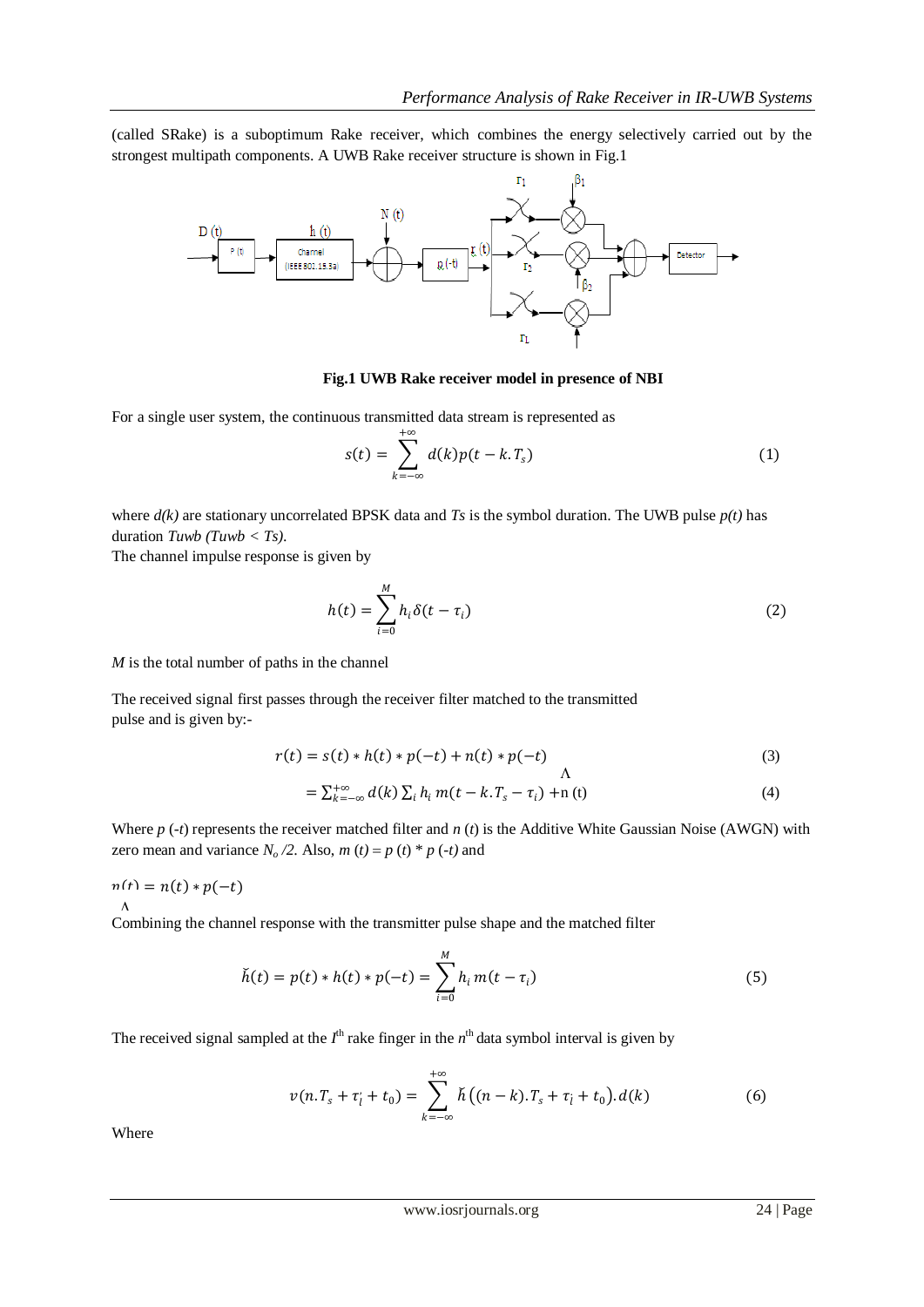$\tau_l$  is the delay time corresponding to the  $I^{th}$  rake finger and is an integer multiple of T<sub>s</sub> Parameter  $t_o$ corresponds to a time offset and is used to obtain the best sampling time. For the following analysis *to* will be set to zero.

The Rake combiner output at time  $t = n.Ts$  is

$$
y[n] = \sum_{l=1}^{L} \beta_l v(n. T_s + \tau'_l) + \sum_{l=1}^{L} \beta_l \hat{n}(n. T_s + \tau'_l)
$$
(7)

#### **UWB SRAKE RECEIVER STRUCTURE IN PRESENCE OF NBI**

The UWB systems must cope with these narrow band interference (NBI) using their high processing gain. However, due to very low transmission power, it is not sufficient to suppress high levels of NBI, which are typically from nearby narrowband radio systems having a bandwidth up to a few MHz In many cases, the power of NBI is a few tens of dBs higher than both the signal and noise power. The narrowband interference (NBI) signal is modelled as a traditional single carrier BPSK modulated waveform, given by [4]

$$
i(t) = \sqrt{2P_l} \cos(w_0 t + \theta) \sum_{p = -\infty}^{\infty} g_k z(t - kT_1 - \tau_1)
$$
 (8)

where,  $P_I$  is average transmit power of the narrowband waveform.  $\omega_0 = 2\pi f_0$  is carrier frequency of the narrowband waveform.  $\theta$  is the random phase of the carrier.*{g<sub>k</sub> }* are the randomly modulated BPSK symbols where  $g_k \in \{\pm 1\}$ ,  $T_I$  is the symbol period,  $\tau_1$  is a random delay uniformly distributed in [0,  $T_I$ ] and  $z(t)$  is the baseband wave form shape. UWB Rake receiver model considering NBI is shown in Fig. 2



#### **Fig.2 UWB Rake receiver model in presence of NBI**

The received signal passes through the receiver filter matched is given by  $r(t) = A(t) * h(t) * p(-t) + n(t) * p(-t) + i(t) * p(-t)$  (9)

Interference coexisting with the same system generates extra signal which can't be easily detected at the output. Rather by coexisting with original pulse, it will decrease the performance of receiver. If such interference is not properly suppressed, then this will jam the receiver and the system performance degrades.

#### **III. PERFORMANCE ANALYSIS OF RAKE RECEIVERS IN IR UWB SYSTEM**

BER performance of Rake receiver in IR-UWB system is observed through MATLAB simulation [5]. Performance comparison among ARake, SRake, and PRake receiver is carried out using different IEEE UWB channel models as shown in Fig.3 and 4. Since a UWB signal has a very wide bandwidth, ARake receiver combining all the paths of the incoming signal is practically unfeasible. Therefore, SRake becomes the practical choice.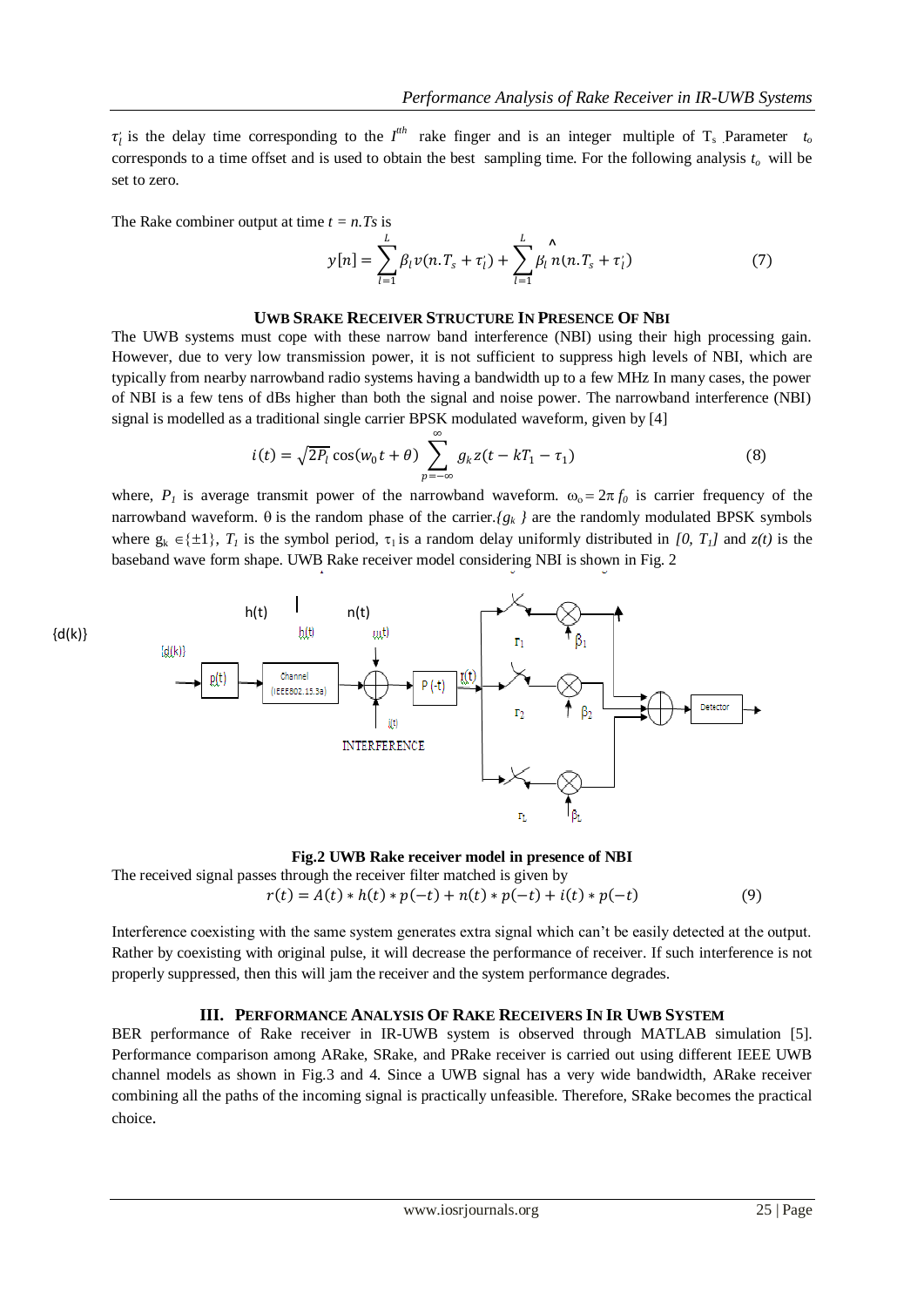

**Fig.3 BER performance of Rake receiver for CM3 channel model**



**Fig. 4 BER performance of Rake receiver for CM4 channel model**

## **IV. Performance Analysis Of Rake Receivers In Ir Uwb System In Presence Of Nbi**

SRake receiver in UWB system performance in absence and presence of NBI is studied and found that NBI deteriorates the system performance. Simulations are done in Matlab [5].



**Fig. 5 Performance of SRake receiver for CM3 channel model**